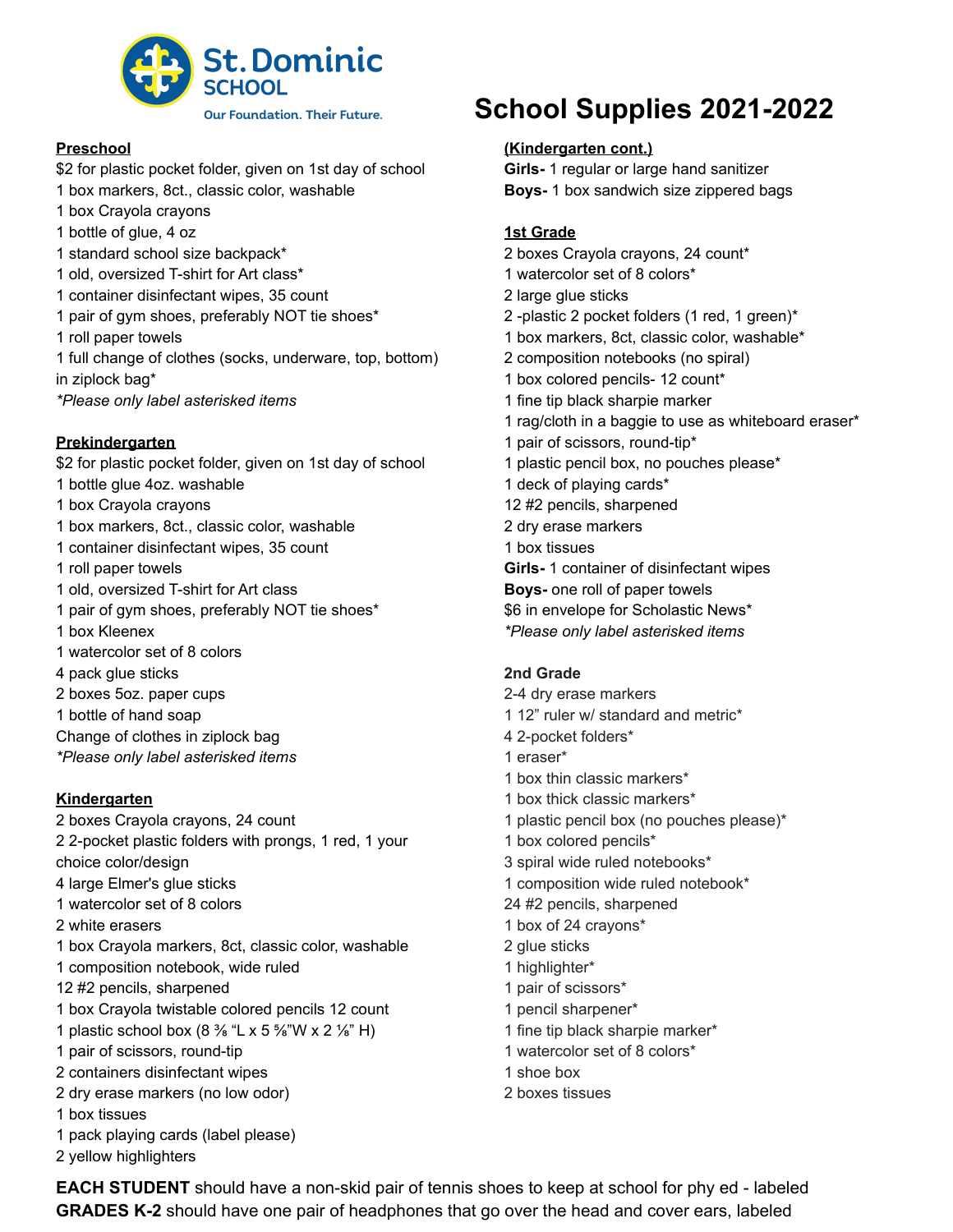

#### **3rd Grade**

- 1" 3 ring binder
- pencil pouch or supply box
- 2-pocket folders
- 2-pocket folder for music
- spiral notebooks, wide ruled
- Composition notebook, wide ruled
- pair of scissors, pointed
- 12" ruler with standard and metric
- assignment planner (purchased from school)\*
- pack twistable crayons (preferred) or 24ct regular Crayola Crayons
- box of thick classic color markers, washable box thin classic color markers, washable box of colored pencils #2 pencils, sharpened OR 4 mechanical pencils
- pink eraser or pencil top erasers
- red pens
- bottle glue- 4oz. washable
- glue sticks
- disinfectant wipes, 35 count
- boxes tissues
- roll of paper towels
- \$6 for planner (school will provide)

#### **4th Grade**

- Composition notebook, wide ruled\*
- notebooks, wide ruled\*
- 3-subject notebook
- subject notebook
- 3x5 mini spiral notebook
- 1.5" binder
- pocket folders, 1 blue, 1 red
- 2-pocket folder for music
- watercolor set of 8 colors\*
- glue bottle, 4oz washable\*
- large glue sticks\*
- box colored pencils\*
- set markers
- eraser, white or pink
- scissor, not small size\*
- highlighter, any color\*
- black Sharpie, fine tip\*
- 12" ruler w/ standard and metric\*

# **School Supplies 2021-2022**

- #2 pencils\*
- pens\*
- pencil box\*
- pack of post-it notes
- pack of black (or dark color) chisel tip dry erase
- markers Earbuds or headphones
- Paint clothes for plow painting
- \$6 for planner (school will provide)
- *\*Please only label asterisked items*

#### **5th Grade**

5- 2 pocket folders (must be solid colored)\* 2-pocket folder for music notebooks (college or wide ruled)\* composition notebook pencil sharpener\* 1.5" binder\* watercolor set of 8 colors\* glue sticks\* white eraser\* bottle glue- 4oz. washable\* box markers\* box colored pencils\* pack Post-its pair of scissors\* highlighters (different colors)\* black Sharpie\* pens\* pack 3x5 notecards #2 pencils, sharpened\* eraser plastic school box\* Calculator for math - Texas Instruments TI-30Xa box tissues disinfectant wipes, 75 count hand sanitizer Paint clothes for plow painting 1" 3 ring binder for health \$6 for planner (school will provide)

#### **6th Grade**

1-inch binder with 7 dividers containing folders 2- spiral notebooks 2-pocket folder for music pack 3x5 notecards glue sticks\*

**EACH STUDENT** should have a non-skid pair of tennis shoes to keep at school for phy ed - labeled **GRADES K-2** should have one pair of headphones that go over the head and cover ears, labeled